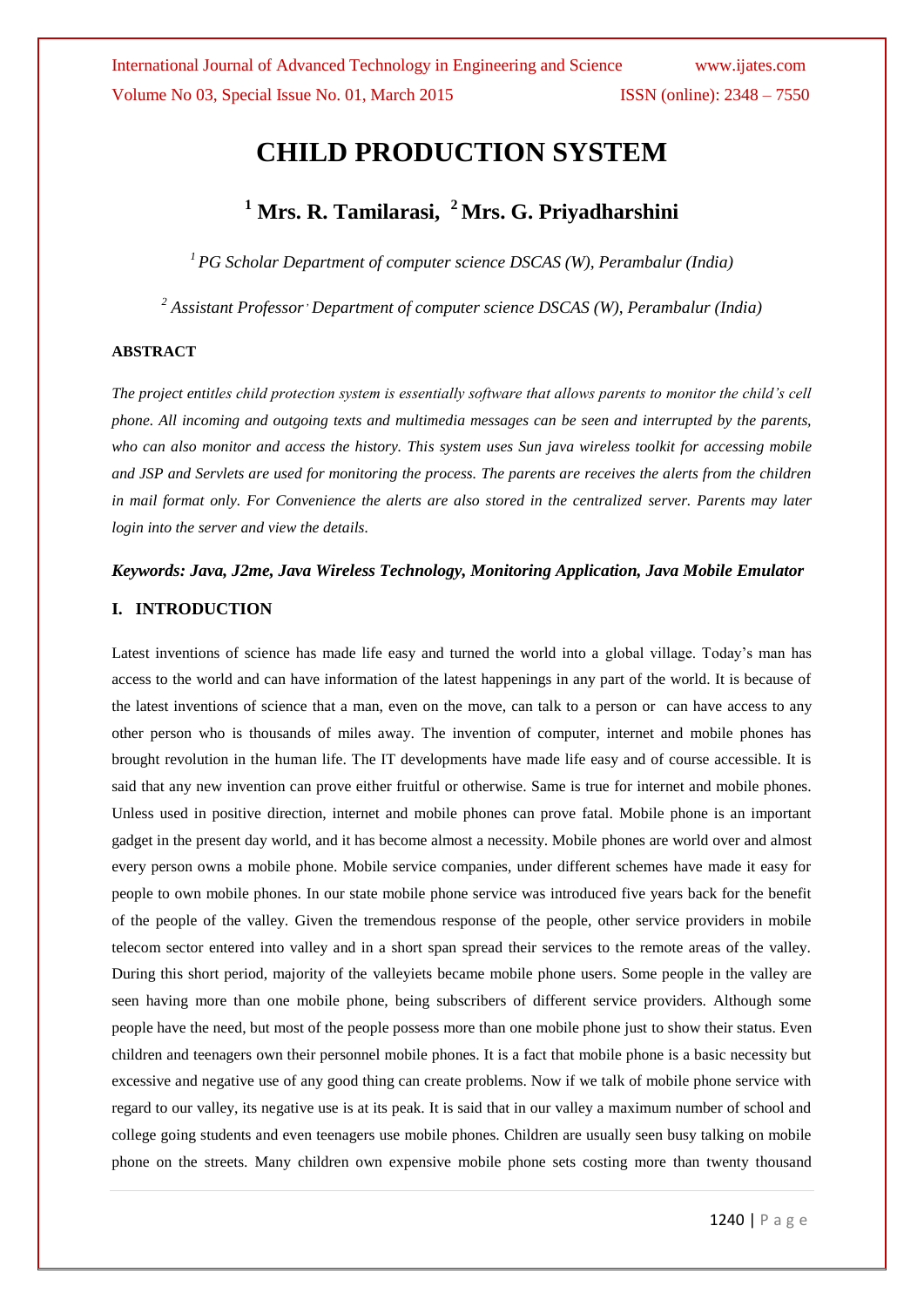rupees. Parents should understand that mobile phones can be misused by their children if parents don't keep a vigil on their children. Children give preference to chatting rather than their studies, and most of the children as a result don"t concentrate on their studies. Some parents maintain that mobile phones help in keeping track of their children, but parents should make it a point to enquire about the usage of mobile phones by their children. If parents have provided mobile phones to their children then it is their duty to enquire about the use of mobile phone. Parents have to make their children answerable otherwise mobile phones can prove harmful for their children. Mobile phone in itself is not a problem but its wrong use can create problems. And negative use of mobile phone particularly by children can ruin not only their future but also their moral and social values. It is high time that we understand the importance of mobile phone in the present day world and take maximum benefits from this technology

## **1.1 System Architecture**



## **II SYSEMSTUDY**

#### **2.1 Existing System**

There is no perfect existing system that monitors a child's phone, some of them allows only monitor logs of the mobile activity and keeps copies of the text messages. But the services are wont work with the multimedia messages and the parents can"t stop the child from receiving unwanted mms from anonymous but they only can see the log of it

#### **Disadvantage**

- Some traditional system Only Can View Call logs and doesn"t supports logging text messages.
- Some allows to log text messages but not multimedia messages.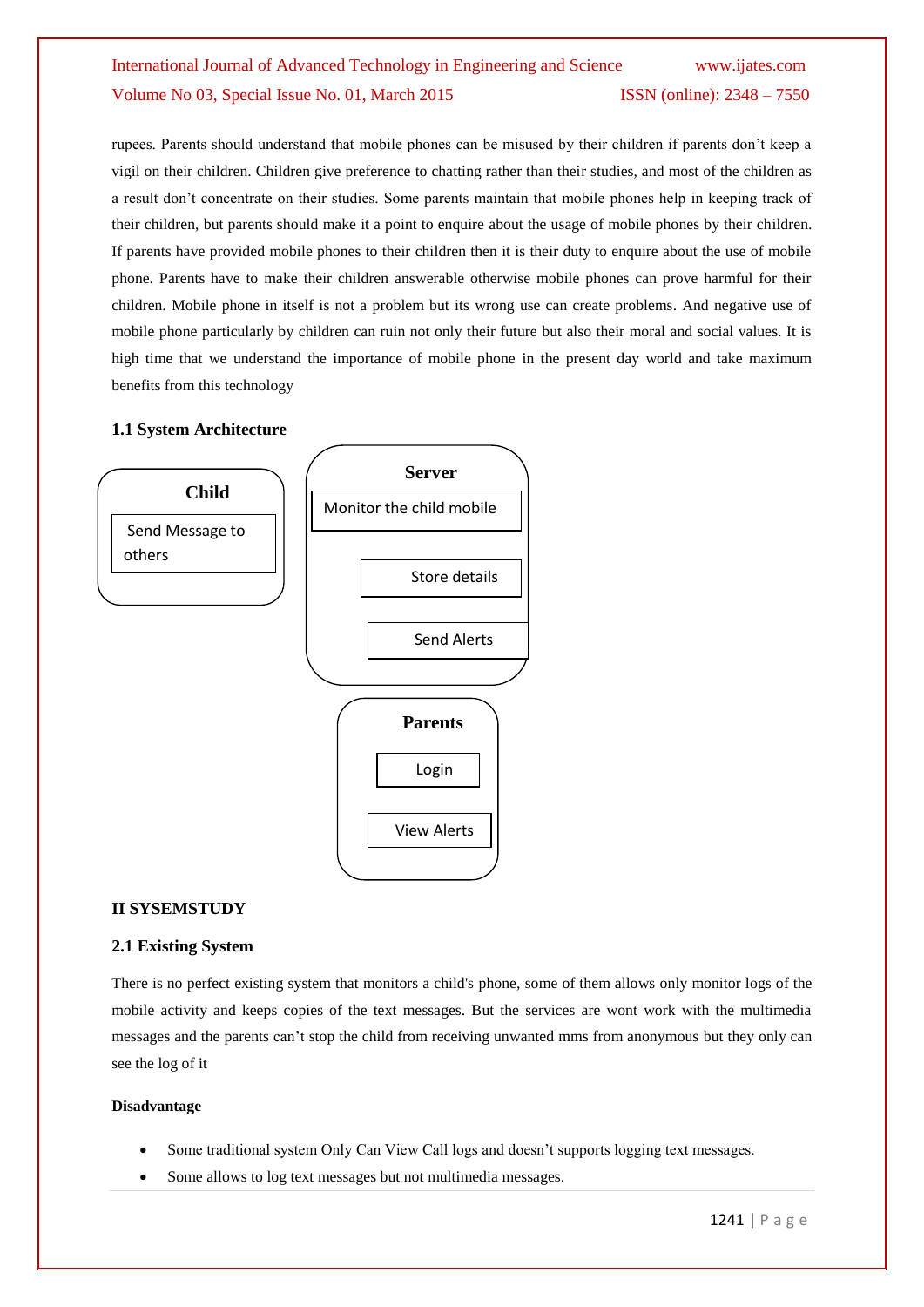• Controlling any of the service was not possible.

### **2.2 Proposed System**

The proposed system was a better tool that works with java which is a platform independent so it can run in any device. The parent whom wants to monitor the Childs activity can control the multimedia messages. The parent gets alerts of the mobile activity via email. For Reference the logs of the Childs mobile activity was stored in server, the parent can check them later by login into the server.

## **Advantage**

- Supports logging any kind of mobile activities like calls, messages and multimedia messages.
- The parent can control the multimedia messages that are the parent can see the message and then they can decide to send the message to their children or not.
- Supports e-mail alerts incase of mms so if the parent has a smart phone that is pre-configured with email then the alert message will be notified immediately.

## **III MODULES**

- 1. User Module
- 2. Server Module
- 3. Back Link Module
- 4. Send / Receive logger
- 5. MMS permission manager
- 6. Alert Module

#### **IV.MODULE DESCRIPION**

#### **1. User Module**

In this project there are two types of users: children and parents.

The following step are applied

- o User login
- o User registration
- o activity monitor

#### **2. Server Module**

In this module the server maintains all the details about children and parents. If the child sends any message

to other user the server stores the message details in server log. The parents can see the details later.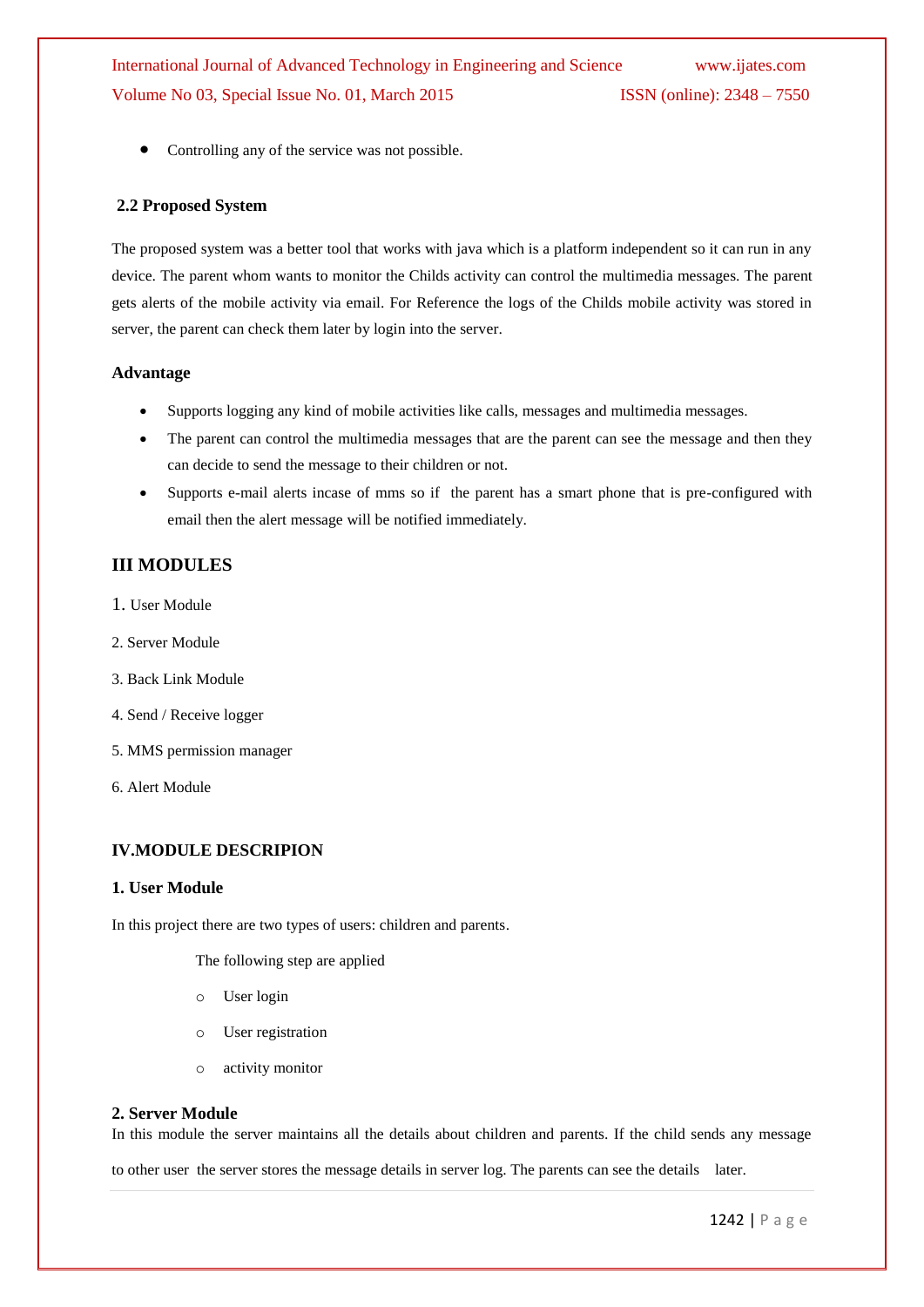## **3. Back Link Module**

The back link module connects the user module and server module for getting permission a for immediate updates of incoming and outgoing messages its necessary to connect user and server module.

## **4. Send / Receive logger**

For synchronizing messages server maintains this send / receive the sent messages are stored in send and vice versa.

## **5. MMS permission manager**

The multimedia message stored in individually for parents permission the mms will be sent to the user if only the parents allows it.

## **6. Alerts module**

After storing the message details, the server sends an alert message to the parents. Through email the alerts messages is send. The parents can login on the mail and see the alerts details

## **DATA FLOW DIAGRAM**

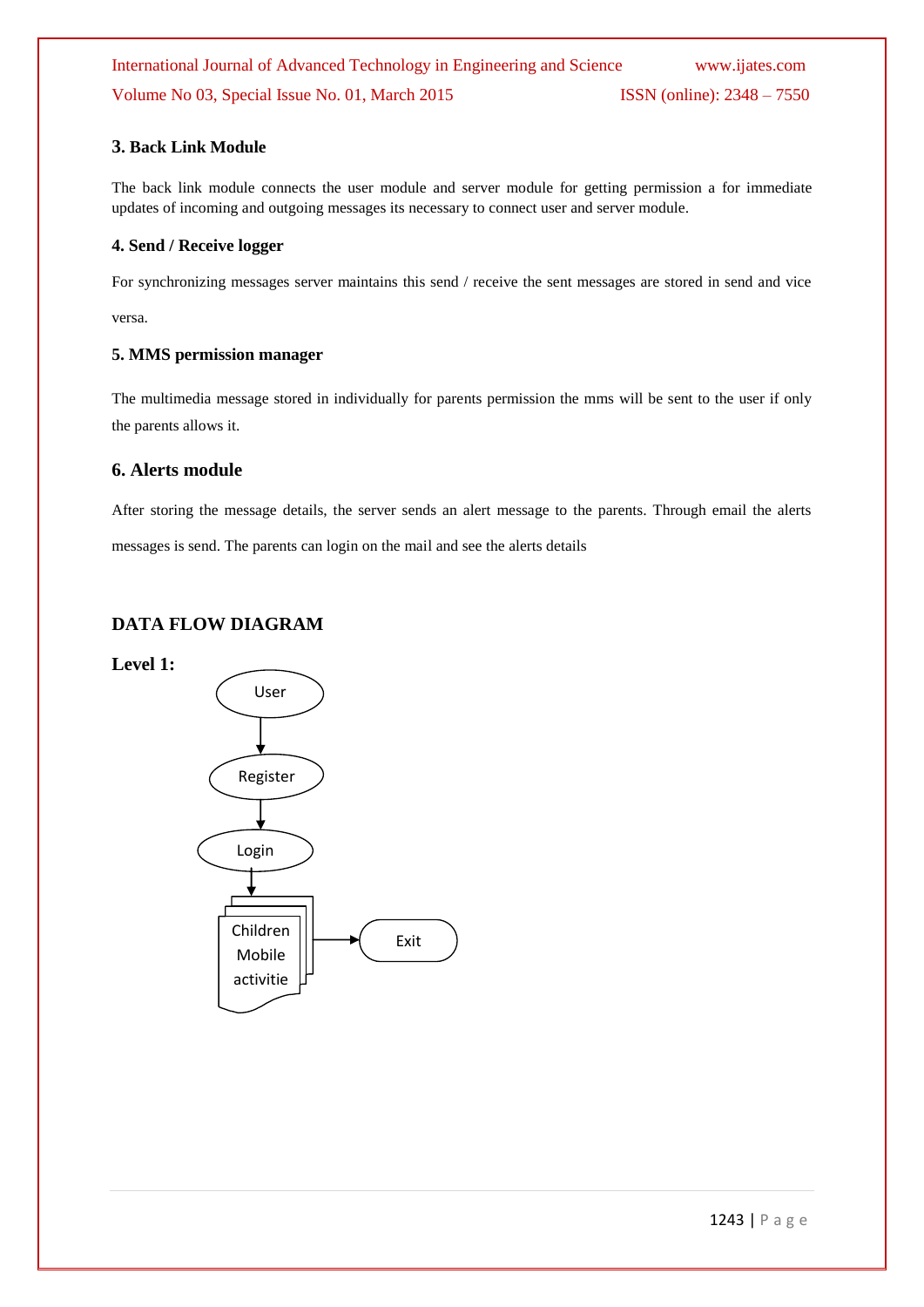

User

## **V.CONCLUSION**

The proposed scheme"s motive was achieved and it out performs all the other related schemes. The proposed scheme becomes notable system to monitor all the mobile activities so it was essential to monitor and protect children"s from misbehaving other mobile phone users. The proposed scheme was not just a monitoring tool it also helps the user to control multimedia messages, the MMS was only sent to the children f only the parent allow.

## **VI. FUTURE ENCHANCEMENT**

The effective and essential system already proposed but some of the features can be added like monitoring internet activities, call duration and application installation monitoring. Microsoft already have implemented a system as parental control for mobile users under 18 years but it not allows parents to manage apps.and additionally location monitoring feature can also be added for GPS enabled handheld devices.

## **V. ACKNOWLEDGEMENT**

The author deeply indebted to honorable Shri A.SRINIVASAN(Founder Chairman), SHRI P.NEELRAJ(Secretary) Dhanalakshmi Srinivasan Group of Institutions, Perambalur for giving me opportunity to work and avail the facilities of the College Campus . The author heartfelt and sincere thanks to Principal Dr.ARUNA DINAKARAN , Vice Principal Prof.S.H.AFROZE, HoD Mrs.V.VANEESWARI,(Dept. of CS & IT) Project Guide Mrs.G.PRIYADHARSHINI,(Dept. of CS & IT) of Dhanalakshmi Srinivasan College of Arts & Science for Women,Perambalur. The author also thanks to parents, Family Members, Friends, Relatives for their support, freedom and motivation.